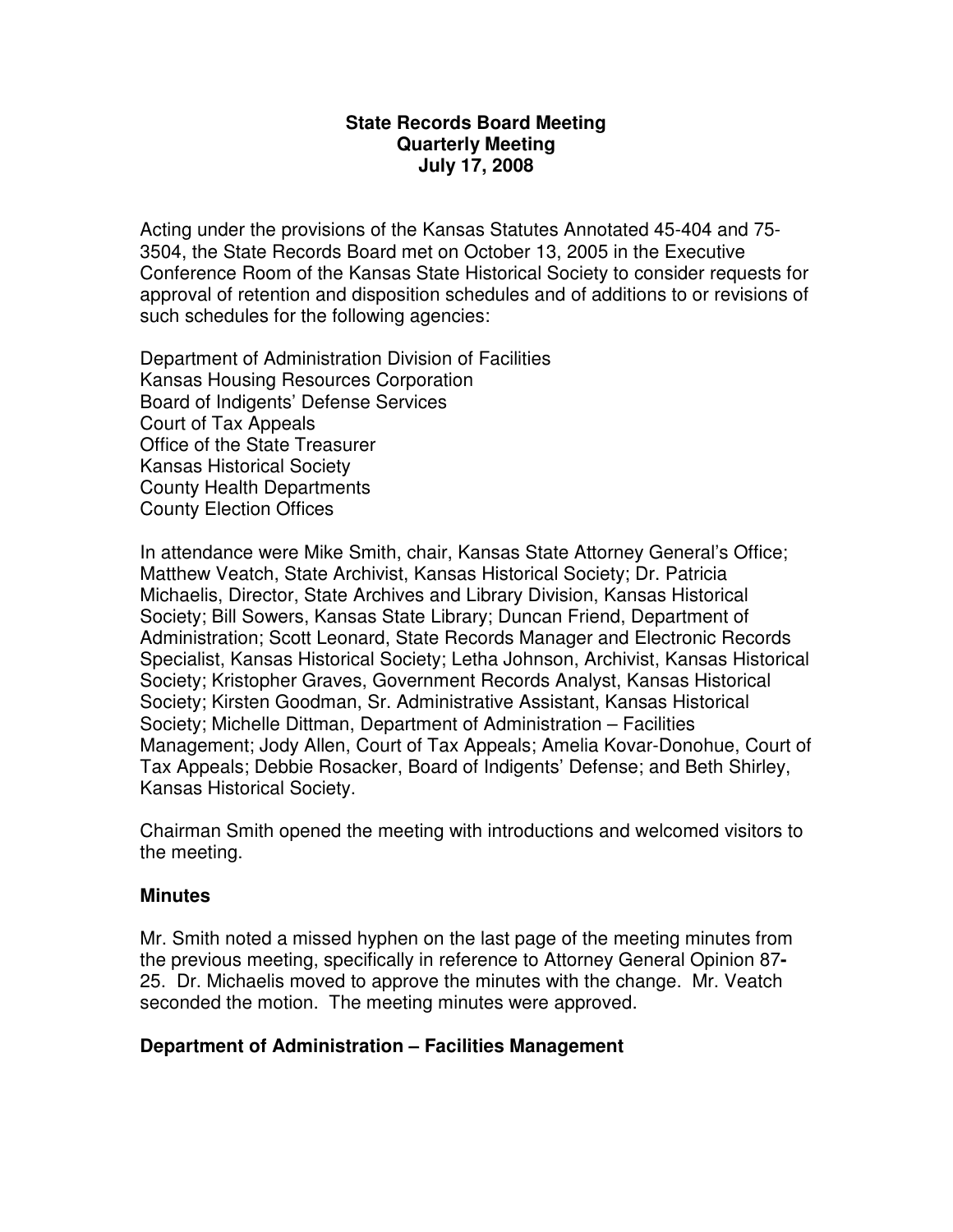Mr. Leonard noted that the changes to the schedule were tabled at the previous meeting so the board could be provided with examples of the records in question. Michelle Dittman brought examples of the electronic records practices and clarification on records and their legality. She indicated that there was no personal information on the records, only the position number not employee numbers or employee ID numbers. Mr. Smith suggested that the position numbers be removed from the records before they are archived. He also recommended that the restrictions utilizing KSA 45-221(a)(4) be removed. Mr. Veatch moved to approve the schedule as amended. Mr. Sowers seconded the motion. The schedule was approved with amendments.

## **Housing Resources Corporation**

Mr. Leonard informed the board that the series in question dealt with HUD records and that there was no distinction between performance and nonperformance based Project files. The new series would supercede the previous two series, creating a new series to cover all Section 8 project files. He also noted that some of the description information was taken from previous series. Mr. Friend moved to approve the schedule. Mr. Veatch seconded the motion. The schedule was approved.

# **Indigents' Defense Services**

Debbie Rosacker revised the retention period on the series that include  $3<sup>rd</sup>$  party contracts for services, lengthening the retention period from three to ten years. She explained that Indigents' Defense Services served as the Public Defender system for the state, and that because of the length of time that can be involved in appeals, the IDS want to retain those vouchers used to pay attorneys, recorders and other fees associated with those cases in case there are questions about whether or not the defendant received effective counsel and an adequate defense. It includes attorney hours, experts and consultants that might have been hired for that case. Dr. Michaelis asked about office expenditures and wanted to clarify that these were expenses involved with those attorneys contracted with IDS for various cases. Ms. Rosacker confirmed that the expenses included in this series were strictly for contracted assistance and could include hotel stays for attorneys in other parts of the state who commute in for trials etc. Mr. Friend wanted to know if the board had a consistent philosophy for similar cases, i.e. hiring outside help. Dr. Michaelis noted that if the schedules were implemented inconsistently, it could present legal problems for the agency, if they retain some records and not others. That is why agencies are expected to bring exceptions before the board. Mr. Smith sought reassurance that these records were separate from communication files; Ms. Rosacker affirmed that there were two operations: Public Defenders who have contracted with IDS, and case files. Ms. Rosacker said those are retained based on how long the defendant is sentenced. She noted that death penalty cases can be indefinite or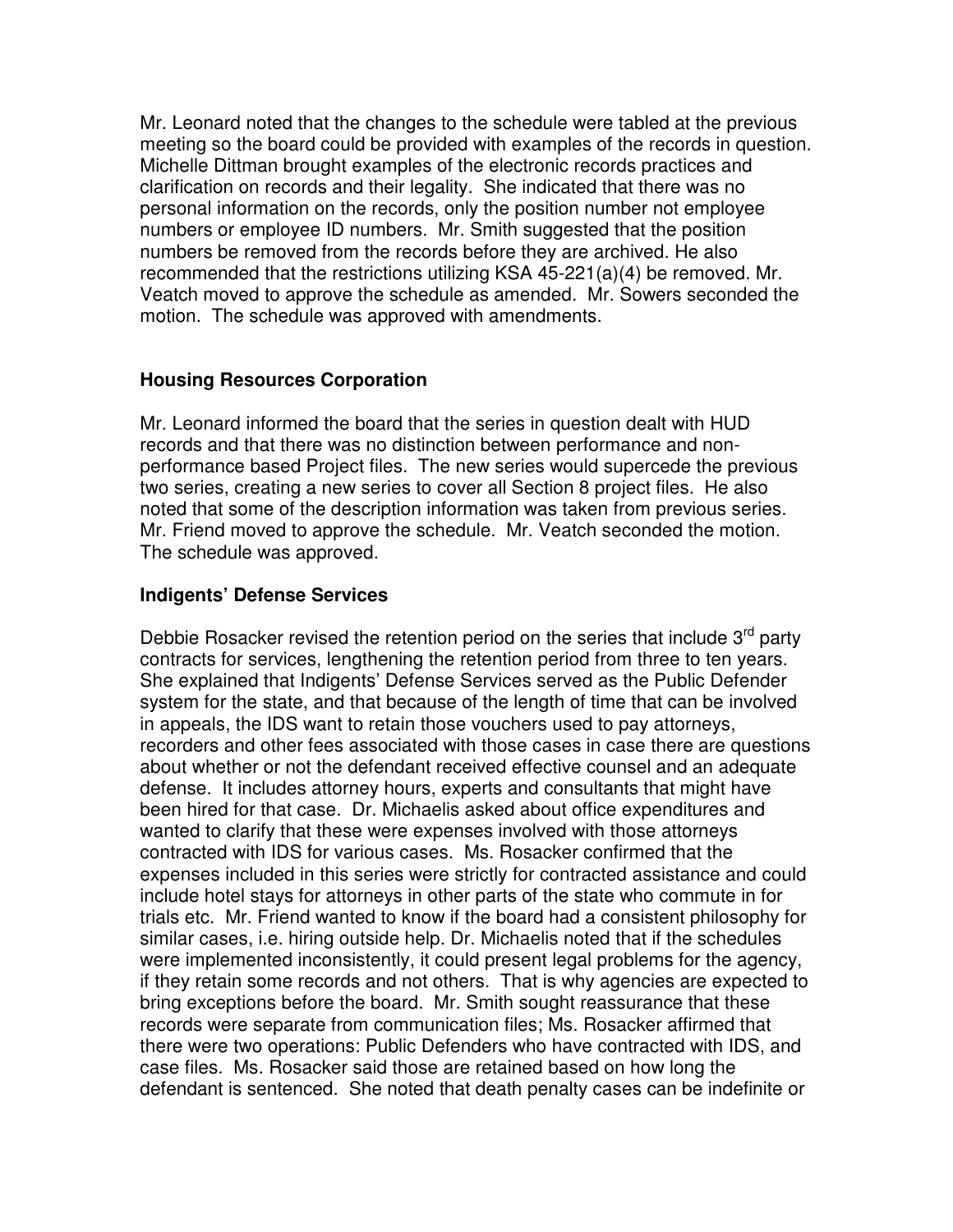40 years. These are counsel in districts where there aren't offices and they have signed up with the system and are willing to take indigent cases. The attorneys are responsible for maintaining the case records. This series of records are payment vouchers for expert witnesses, etc. Mr. Veatch asked if there would be value in modifying the series title to "Vouchers – Legal Services," or if the description alone was good enough to clarify the matter. Dr. Michaelis suggested Contracted Services Vouchers, but Ms. Rosacker said she preferred not to use the term "contracted" and would prefer using Assigned Counsel Vouchers. The board agreed to the revision to read: Vouchers – Assigned Counsel Program (Series 0026-328) Copies of vouchers used to pay attorneys, experts and Court Services Reporters hired for indigent defense services and/or for corresponding office expenditures. Dr. Michaelis moved to approve the schedule as amended. Mr. Sowers seconded. The schedule was approved.

## **Court of Tax Appeals**

First of all, Mr. Smith wanted to note on the Retention/Disposition schedule that Jody Allen was now the Records Officer, replacing Amelia Kovar-Donohue. Mr. Leonard said the series were created from the CTA's Electronic Recordkeeping Plan, implementing a case management program for application. He said the ERKP was approved by the ERC, and that all entries, as proposed, are to be retained permanently, with two exceptions: Small Claims Decisions (0025-562) and Tax Appeals Case Files (0019-562). Mr. Smith noted that if the plan was approved by the ERC and had been gone over thoroughly, issues have probably been resolved. Mr. Veatch moved to approve the schedules. Mr. Friend seconded. The schedules were approved.

## **Office of the State Treasurer**

Mr. Leonard said there were two series with changes because the State Treasurer's office wanted to lengthen the retention period(s). They needed to clarify that State Deposit Box Contents (formerly Safe Deposit Files) are just items that have been abandoned by owners, but the office wants to keep them until the owners claim the items. The other proposal, for Claim Files, would lengthen the retention period from 10 to 30 years, and Mr. Leonard noted that though the comments, as presented, still called for 10 years, it should read "Retain in office 1 calendar year, transfer to the records center for 29 calendar years." Mr. Veatch moved to approve the series changes. Mr. Sowers seconded the motion. The schedule was approved.

### **Kansas Historical Society**

Mr. Graves introduced two series for the Historical Society, the first of which dealt with intern files. Because there has been no specific policy on retention for these records, the Records Management staff agreed to address the records and get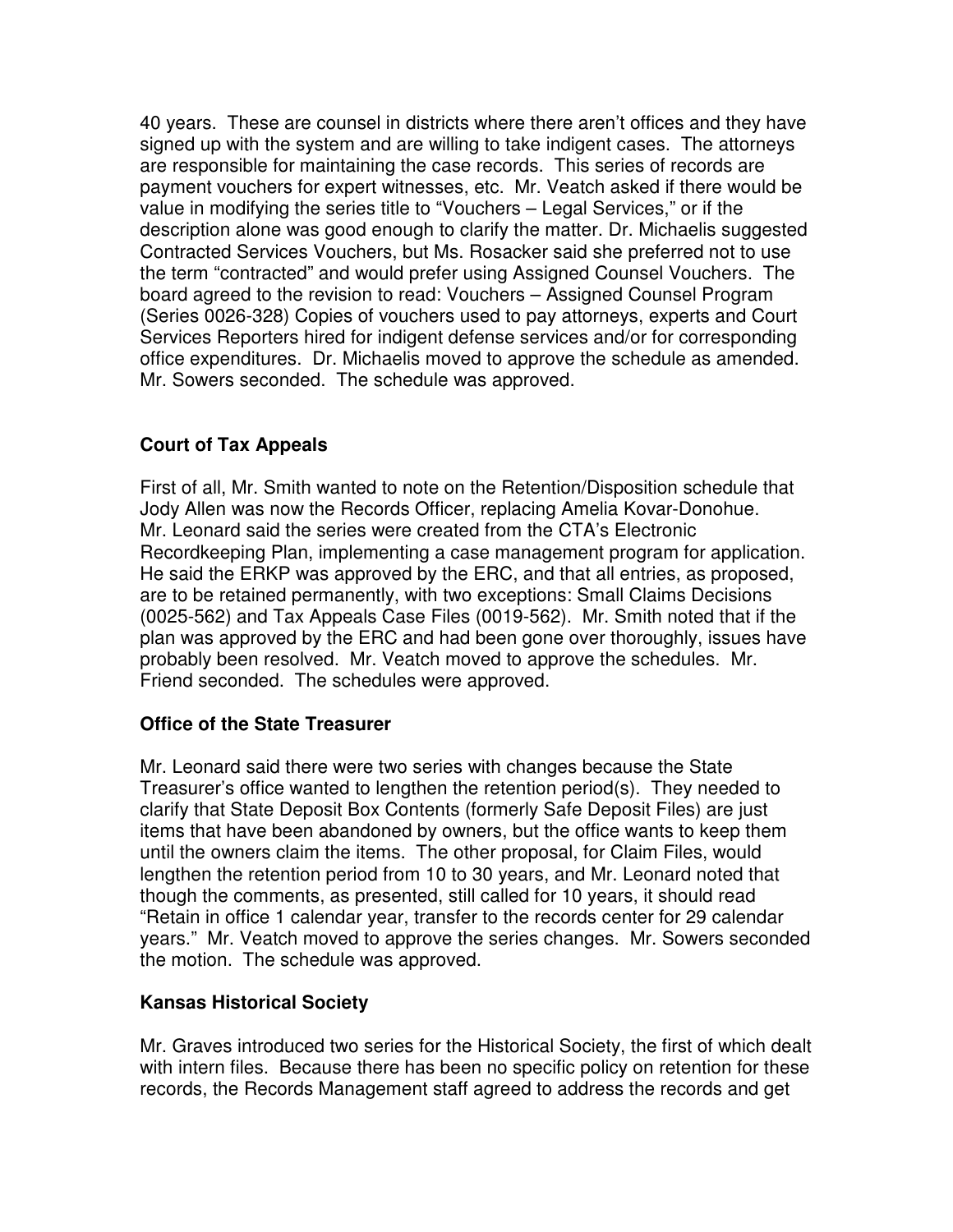them scheduled. There also isn't a schedule entry for the records from the Law Enforcement Memorial. The makeup of the Law Enforcement Memorial Advisory Committee includes a representative from the Historical Society; Mr. Veatch volunteered and is that entity's Secretary/Treasurer. This series would deal strictly with record files for the committee. Mr. Duncan questioned KSHS staff as to whether the interns were paid. Dr. Michaelis said usually paid interns (which are, in and of themselves, rare) receive their wages from KSHS, Inc., the private foundation. She also noted that paid employee records are kept in a different place. The private society and the state keep and track their records separately. When Mr. Veatch posed the question that if an intern is paid by the private society, but performs as an employee, is that person an employee, Mr. Smith said he was inclined to call that person an employee. He said it would be easier to determine to whom the Kansas Open Records Act would apply and that would be different entirely if the intern is not compensated at all. Mr. Graves questioned whether or not Social Security Numbers were kept in volunteer files. Ms. Goodman, as Volunteer Coordinator, indicated that within the Library and Archives division, SSNs were not even listed anywhere in the volunteer's file but that the agency Volunteer Coordinator, Joy Brennan, may have them. Mr. Smith said that, if they are not being compensated, the agency shouldn't need volunteer Social Security Numbers. Dr. Michaelis and Mr. Veatch reiterated that individuals paid by KSHS, Inc., would be paid by KSHS, Inc., and their records kept separate; they would never come to the state archives or records center. Mr. Smith suggested using KSA 45-221(a)(30), ratified in 2006 to protect the personal privacy of interns and employees, which would allow the Historical Society to withhold any private information. He also suggested the agency add the (a)(30) restriction to both private side contracts and state employee records, and that (a)(30) would protect even those who are not paid. The board also agreed to change the word "resign" to "termination" so the comment section would read "Retain 5 years after termination…" Dr. Michaelis moved to approve the schedules with changes and Mr. Sowers seconded the motion. The motion was approved.

### **County Health Departments**

Two county health departments, Grant County and Sedgwick County, initiated the seven series addressed at this meeting. They had records for which there were no entries and staff wanted to address the language involving adult vs. juvenile files. Mental health records had not been covered and not mentioned on the mental health schedule, so KSHS staff added mental health files to the general Client Records. Dr. Michaelis pointed out that the language for client records was confusing because it said, "Retain 10 years after last contact or 21<sup>st</sup> birthday, whichever is later, then destroy." Mr. Graves said the retention is to destroy 10 years after last contact with adults, whereas for juveniles records should be kept at least until their 21<sup>st</sup> birthday. Mr. Smith suggested changing the punctuation to turn the Retention period into two sentences. He also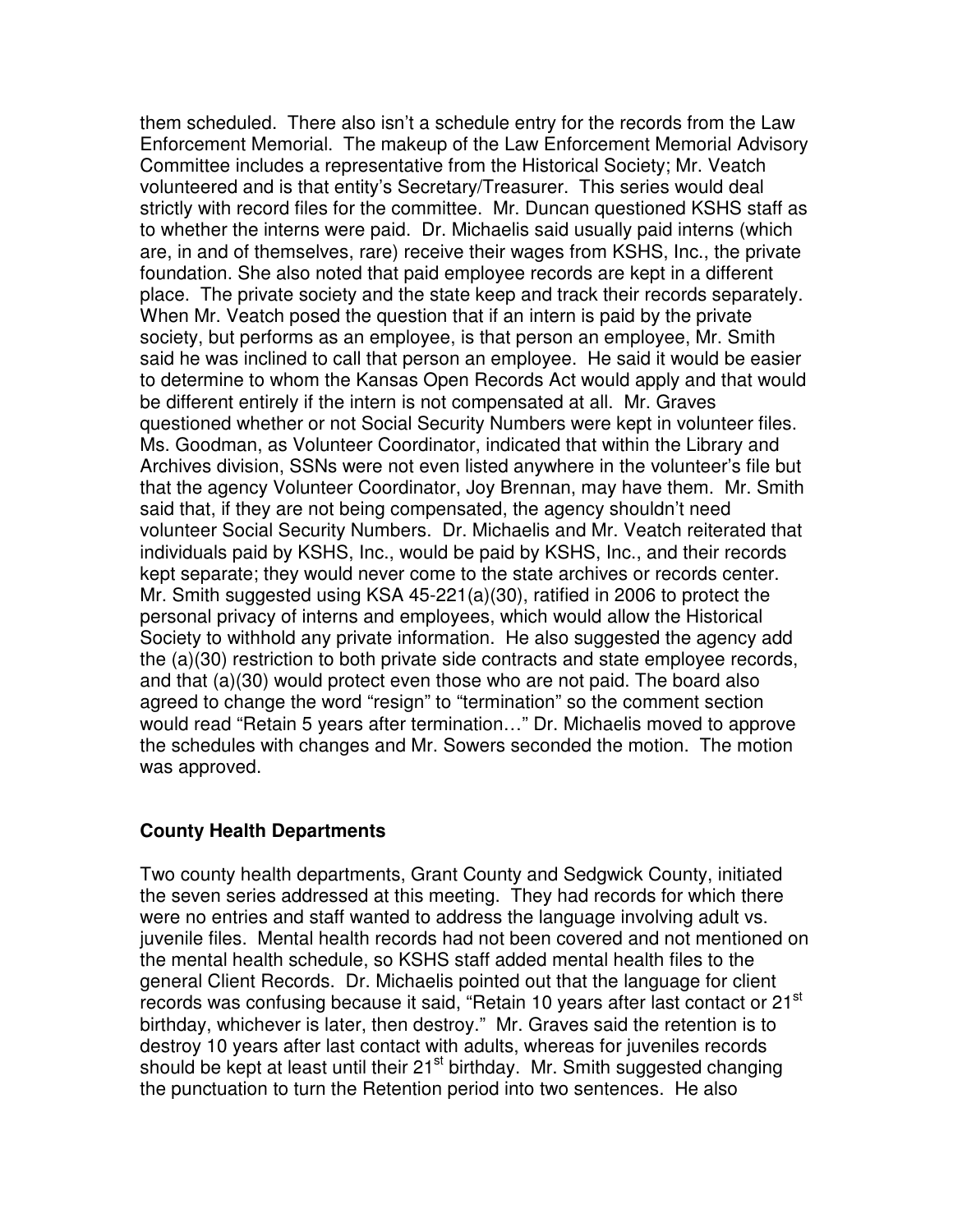recommended putting the phrase "for juvenile records, retain 10 years after last contact or until 21<sup>st</sup> birthday, whichever is later, then destroy" in parentheses. Finally, he suggested that the parentheses used in the Remarks section on the Child Care series be removed and that language added to the Comments section. There was some discussion and clarification on the Child Care series pertaining to records containing reports of suspected abuse and the reports compiled from actual abuse cases that are sent to the Kansas Department of Health and Environment. It was suggested that "suspected" be changed to "confirmed" in the description for Child Care Facility Complaints and Reports of Investigation files. Mr. Sowers moved that the schedules be approved with changes. Mr. Veatch seconded the motion. The schedule was approved with changes

# **County Election Offices**

Mr. Leonard said there was a request involving the voting records of Governor Sebelius. Dr. Michaelis pointed out the discrepancy between the Boardapproved schedule and the statute in regards to two series: Abstracts of Election Returns and Registration Votes/Lists. Although the board decided in 2000 to keep all registration lists in years where there is a presidential election, Mr. Leonard contact the Secretary of State's Office and was told that the abstracts are historical records, and should be kept permanently for all elections, but didn't see the need to keep registration lists permanently even for presidential election years. Mr. Leonard then drafted a revision to clarify the recommendation of the SOS office and brought it to the board. Mr. Veatch told the board that based on that recommendation, KSHS staff intended to recommend permanent retention for the Abstracts. Mr. Friend said the state is already keeping records under different retention records. Mr. Veatch questioned whether the board had the authority to require local governments to retain records longer than the law dictates. Mr. Friend said he believed the records might provide good historical analysis but agreed that that information simply became too voluminous too quickly. Mr. Veatch said that in the past historians had used the records, applying the statistics to voting behavior, for example, but that was when the records were not so voluminous. He also said there are now other ways to access that information. Mr. Smith said the board can't require local governments to retain records longer than the law dictates, but can recommend those records be retained. He said the board just can't require entities to retain records for a shorter retention period than the law mandates. Based on Mr. Smith's interpretation, the rest of the Board was convinced of its authority to exceed the KSA's requirements. Accordingly, it was decided that Abstracts of Election Returns be left unchanged (that is, be permanently retained, though such terms exceed the 20 years KSA 25-2709 calls for). The Registration Books/Lists would have a retention period of 5 years, then be destroyed. Comments, too, would be removed from the Registration Books/Lists schedule. Dr. Michaelis moved that